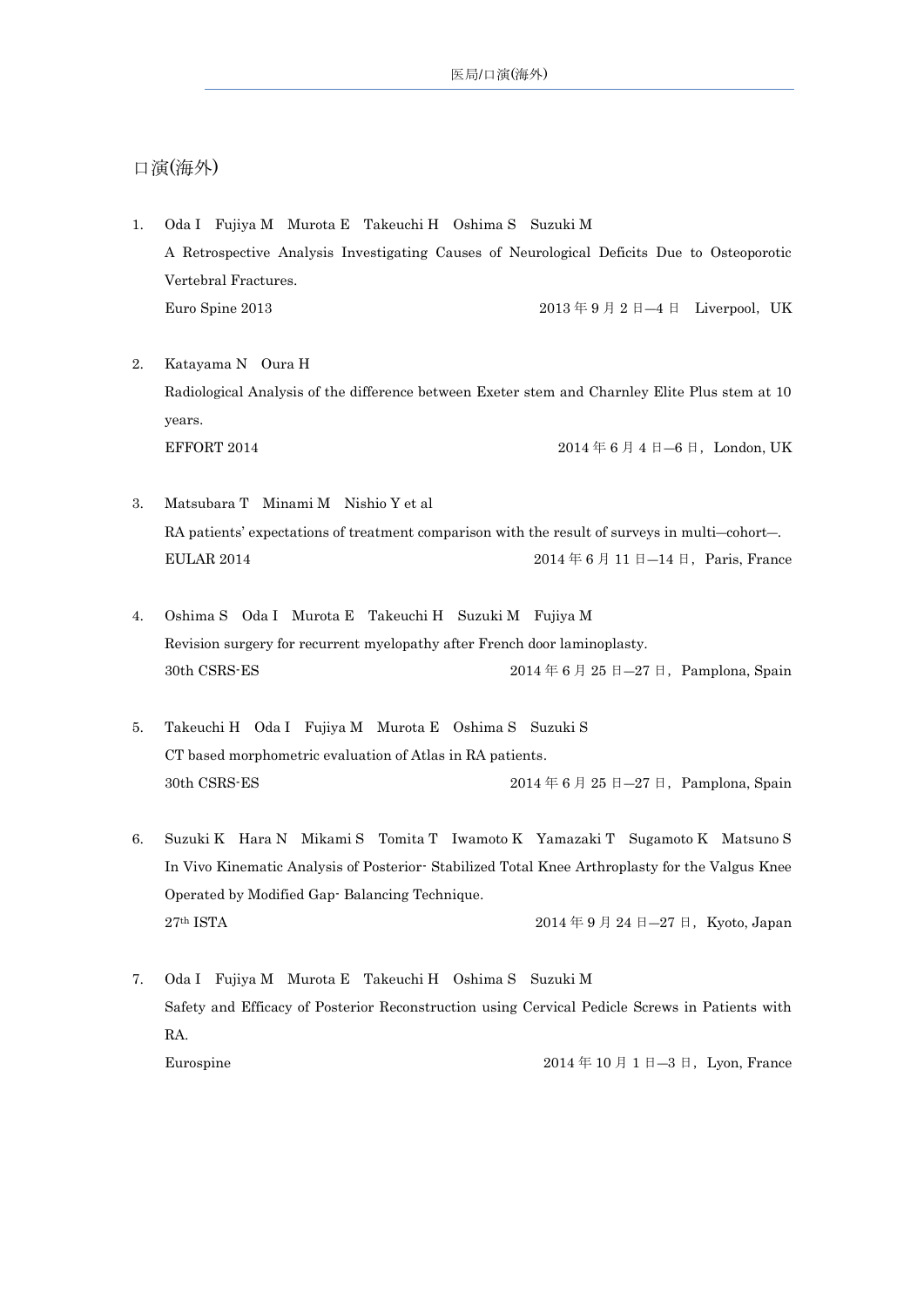- 8. Oda I Fujiya M How to Improve the Safety of Posterior Reconstruction using Cervical Pedicle Screws. ORHTOCON 2015 2015 2015  $\qquad 2015 \ncong 2 \nparallel 12 \nparallel -14 \nparallel 5$ , Dhulikhel, Nepal
- 9. Oda I Fujiya M Murota E Takeuchi H Oshima S Suzuki M. Safety and Efficacy of Posterior Reconstruction using Cervical Pedicle Screws in Patients with RA. 31st CSRS-ES 2015  $\# 5 \nexists$  27  $\# -28 \nexists$ , London, UK
- 10. Oshima S Oda I Murota E Takeuchi H Suzuki Fujiya M Outcomes and revision surgery of French door laminoplasty. Eurospine 2015年9月2日—4日, Copenhagen, Denmark
- 11. Suzuki K Hara N Mikami M Gap Pattern Analysis in TKA With Digital Knee Balancer.  $28<sup>th</sup> ISTA$  2015 年 9 月 30 日 --10 月 3 日, Vienna, Austria
- 12. Oda I Murota E Takeuchi H Oshima S Suzuki M Fujiya M. Posterior Reconstruction in Upper Cervical Spine. -Advances and Problems to Be Solved-. 1st ASSN 2015年 10 月 30 日—31 日, Kathmandu, Nepal
- 13. Oshima S Oda I Takeuchi H Suzuki M Fujiya M Clinical outcomes of posterior cervical reconstruction in rheumatoid arthritis patients with Ranawat class 3B myelopathy. 32nd CSRS-ES 2016  $\overline{4}$  5  $\overline{7}$  11  $\overline{6}$  -13  $\overline{6}$ , Prague, Czech Republic
- 14. Takeuchi H Oda I Murota E Oshima S Suzuki M Fujiya M Effectiveness of bacterial culture of the wound drainage tubes for treatment of surgical site infection following cervical spine surgery. 32nd CSRS-ES 2016  $\overline{4}$  5  $\overline{7}$  11  $\overline{6}$  -13  $\overline{6}$ , Prague, Czech Republic
- 15. S Yasuda M Minami et al

〈Poster〉Maintenance Treatment Using Abatacept with Dose Reduction after Achievement of Low Disease Activity in Patients with Rheumatoid Arthritis (MATADOR) - a Prospective, Multicentered, Single Arm Clinical Trial.

2016 ACR/ARHP Annual Meeting 2016  $\#$  11  $\#$  11  $\#$  -16  $\#$ , Washington, DC